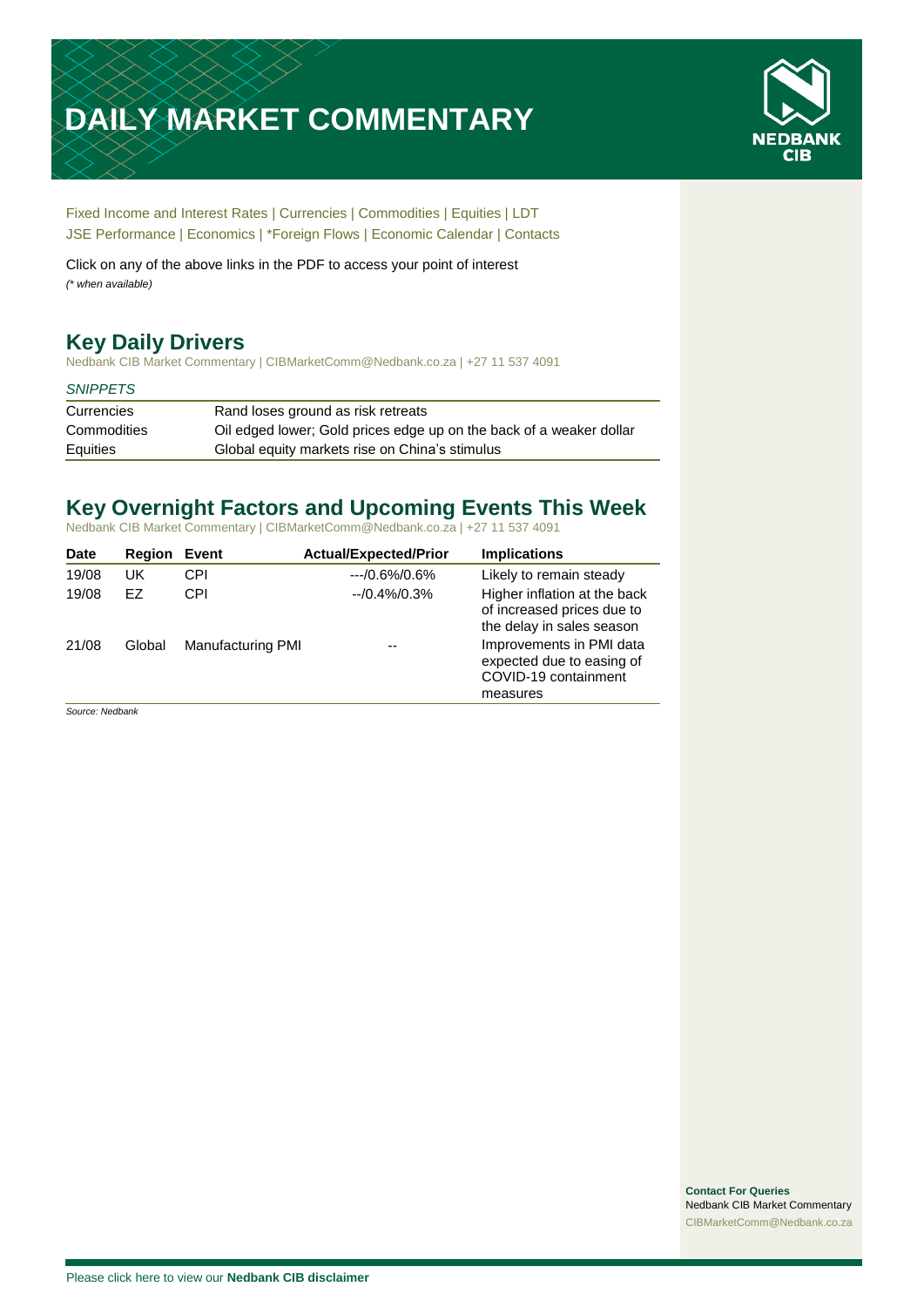# <span id="page-1-0"></span>**Fixed Income and Interest Rates**

Bond flow sales |+2711 535 4021 | Corporate Money Markets | +2711 535 4007 | Business Bank Money Markets | +2711 535 4006

|                                 |                   | Δ       | Δ                | Δ          | Δ         | <b>MTD</b> trend |
|---------------------------------|-------------------|---------|------------------|------------|-----------|------------------|
| <b>Bonds</b>                    | Last price        | 1d      | <b>MTD</b>       | <b>YTD</b> | 12Month   |                  |
|                                 | %                 | bps     | bps              | bps        | bps       |                  |
|                                 |                   |         |                  |            |           |                  |
| R208-0,6 yrs                    | 3,58              | 2,80    | 3,30             | $-315,80$  | $-315,40$ | ۸                |
| R186-6,3 yrs                    | 7,44              | 10,15   | $-6,45$          | $-80,05$   | $-93,05$  | ψ                |
| R2030-9,5 yrs                   | 9,25              | 8,85    | 2,35             | 23,65      | 18,45     | ۸                |
| R2048-27,5 yrs                  | 11,48             | 7,05    | 2,05             | 139,85     | 147,85    | φ                |
| US 10 yr                        | 0,68              | $-1,30$ | 14,70            | $-124,32$  | $-87,86$  | ۸                |
| <b>UK 10 yr</b>                 | 0,22              | $-2,70$ | 11,20            | $-60,60$   | $-25,00$  | ۸                |
| German 10 yr                    | $-0,45$           | $-3,00$ | 7,30             | $-26,60$   | 23,40     | ۸                |
| Japan 10 yr                     | 0,03              | $-1,30$ | 1,40             | 4,50       | 26,20     | φ                |
|                                 |                   | Δ       | Δ                | Δ          | Δ         | <b>MTD</b> trend |
| <b>Money Market</b>             | <b>Last price</b> | 1d      | <b>MTD</b>       | <b>YTD</b> | 12Month   |                  |
|                                 | $\frac{9}{20}$    | bps     | bps              | bps        | bps       |                  |
| SA repo rate                    | 3,50              | 0,00    | 0,00             | $-300,00$  | $-300,00$ | ۰                |
| SA prime rate                   | 7,00              | 0,00    | 0,00             | $-300,00$  | $-300,00$ | ۰                |
| SA CPI (MTD = previous month)   | 2,20              |         | 10,00            | $-180,00$  | $-230,00$ | ۸                |
| SA 3m JIBAR                     | 3,44              | 0,00    | $-21,60$         | $-335,80$  | $-339,10$ | ψ                |
| SA 3m NCD                       | 3,45              | 0,00    | $-17,50$         | $-337,50$  | $-340,00$ | ψ                |
| SA 6m NCD                       | 3,50              | 2,50    | $-27,50$         | $-382,50$  | $-382,50$ | ψ                |
| SA 12m NCD                      | 3,78              | $-1,25$ | $-37,50$         | $-385,00$  | $-390,00$ | ψ                |
| US 3m LIBOR                     | 0,27              | $-0,98$ | 2,16             | $-163,80$  | $-189,80$ | ۸                |
| UK 3m LIBOR                     | 0,07              | 0,08    | $-1,29$          | $-72,01$   | $-69,84$  | ψ                |
| Japan 3m LIBOR                  | $-0,05$           | $-0,38$ | 0,07             | $-0,72$    | 4,97      | ۸                |
| Source: Bloomberg & Nedbank CIB |                   | Time    | 2020/08/18 06:43 |            |           |                  |

|                                  |                | Δ       | Δ          | Δ          | Δ         | <b>MTD</b> trend |
|----------------------------------|----------------|---------|------------|------------|-----------|------------------|
| <b>FRAs and Swaps</b>            | Last price     | 1d      | <b>MTD</b> | <b>YTD</b> | 12Month   |                  |
|                                  | $\frac{9}{20}$ | bps     | bps        | bps        | bps       |                  |
| 3X6 FRA                          | 3,45           | 0.00    | $-3,50$    | $-315,50$  | $-332,25$ | ψ                |
| 6X9 FRA                          | 3,49           | 0,00    | 4,00       | 3,00       | 4,00      | Φ                |
| 9X12 FRA                         | 3,57           | 0,50    | $-1,50$    | $-292.50$  | $-300,75$ | V                |
| 18X21 FRA                        | 4,12           | $-0,50$ | $-0,50$    | $-246,00$  | $-254,75$ | J                |
| SA 2yr Swap                      | 3,75           | 0,00    | $-3,50$    | $-284,00$  | $-292,90$ | J                |
| SA 3yr Swap                      | 4,11           | 0,00    | $-3,50$    | $-256,00$  | $-267,00$ | J                |
| SA 5yr Swap                      | 5,06           | 0,50    | $-2,50$    | $-189,50$  | $-200,00$ | J                |
| SA 10yr Swap                     | 6,99           | 0,00    | $-2,50$    | $-69,00$   | $-74,00$  | J                |
| SA 15yr Swap                     | 7,77           | 4,00    | $-3,00$    | $-29,00$   | $-29,00$  | J                |
|                                  |                | Δ       | Δ          | Δ          | Δ         | <b>MTD</b> trend |
| <b>Spreads</b>                   | Last price     | 1d      | <b>MTD</b> | <b>YTD</b> | 12Month   |                  |
|                                  | $\frac{9}{20}$ | bps     | bps        | bps        | bps       |                  |
| 2v10v                            | $-3,25$        | 0,00    | $-1,00$    | $-215,00$  | $-218,90$ | ψ                |
| 3v10v                            | $-2,88$        | 0,00    | $-1,00$    | $-187.00$  | $-193,00$ | J                |
| R2030-R208                       | 5,67           | 6,05    | $-0,95$    | 339,45     | 333,85    | V                |
| R2048-R2030                      | 2,22           | $-1,80$ | $-0,30$    | 116,20     | 129,40    | J                |
| 5v-R2030                         | $-4,20$        | $-8,35$ | $-4,85$    | $-213,15$  | $-218,45$ | J                |
| 10y-R2030                        | $-2,26$        | $-8,85$ | $-4,85$    | $-92,65$   | $-92,45$  | J                |
| 15y-R2030                        | $-1,48$        | $-4,85$ | $-5,35$    | $-52,65$   | $-47,45$  | J                |
| SA 5yr CDS spread - basis points | 300,00         | 0,00    | $-11,00$   | 133,50     | 107,50    | ♦                |
|                                  |                |         |            |            |           |                  |

#### **US 10 Year Yield SA 10 Year Yield**





*Source: Bloomberg, Nedbank Source: Bloomberg, Nedbank*

#### 18 August 2020 PAGE 2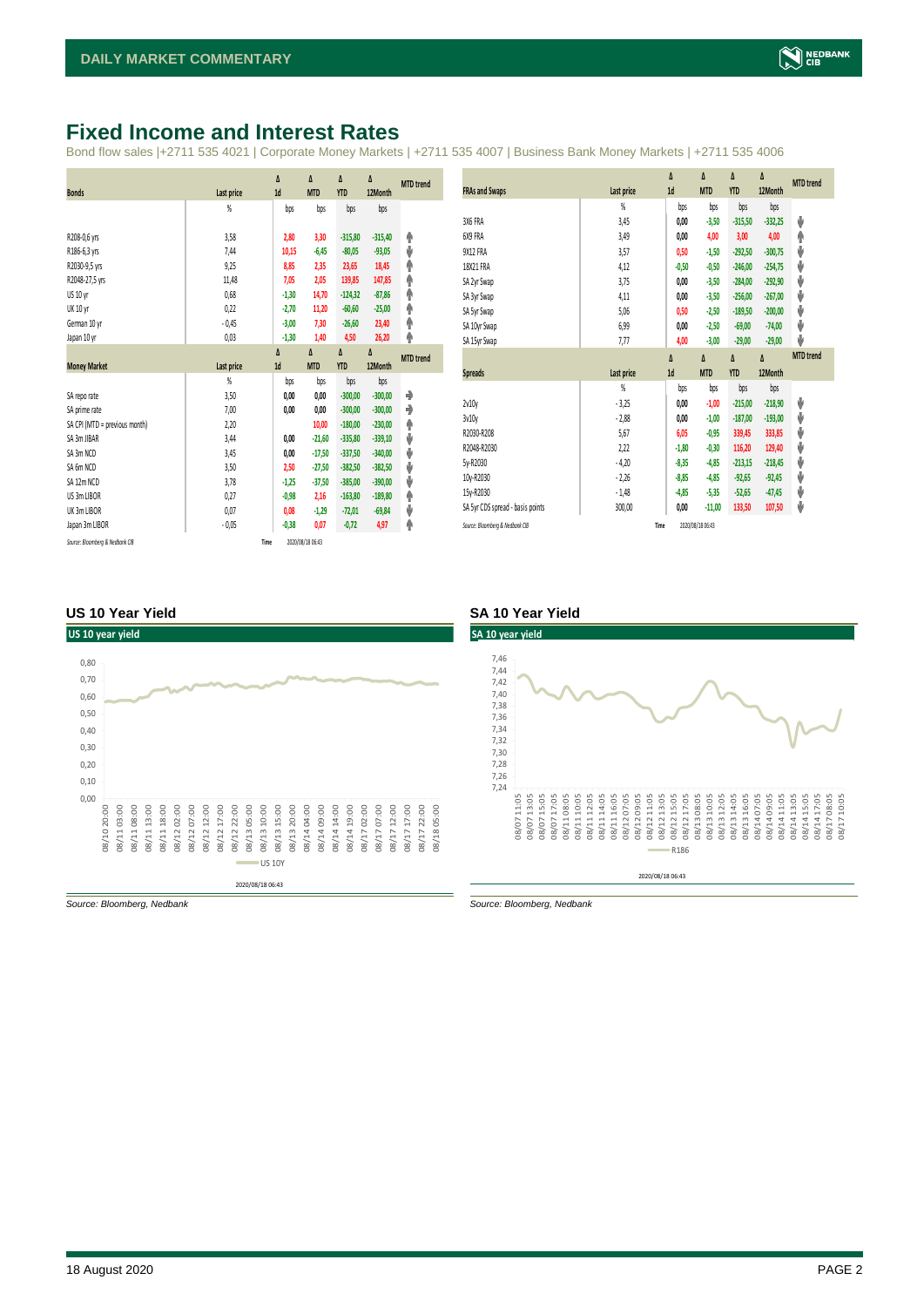

### <span id="page-2-0"></span>**Currencies**

Business Banking FX | +27 11 535 4003 | Corporate FX | +2711 535 4002 | Institutional FX | +2711 535 4005

- The new week got underway with the rand trading in the mid-17.30s. The rand initially found support, but this scenario was of limited duration, and again the 17.30 level held firm. Thereafter, the local unit traded steadily weaker despite the USD coming under pressure against the major currency pairs, closing the session trading at the day's highs around 17.4900. In the overnight sessions, the local unit remained under pressure, reaching a high of 17.5300. This morning, it is currently trading at 17.5075, the EURZAR is trading at 20.8085 and the GBPZAR at 22.9850.
- The international markets saw the major currency pairs post steady gains relative to the USD, with the EURUSD trading to a high marginally short of the 1.1900 level. This morning, it is currently trading at 1.1892. The GBPUSD held above the 1.3100 level, and currently trades at 1.3136. Gold prospered again, and levels of global tension and second-wave infections saw risk trade weaker; this morning, it currently trades at 1,991.50, USD50 firmer than the same time yesterday.
- Data releases scheduled for today: no local releases and nothing from Europe, but from the US, we have housing starts and building permits.
- Yesterday, the rand again failed to breach beyond the 17.3000 level on the downside; thereafter, it traded steadily weaker as cautious USD shorts appeared to exit their positions, and local flows were limited. In the US, politically-driven headlines overshadowed increasing levels of tension between the US and China.

|                                 |            | X <sub>A</sub> | X <sub>A</sub>   | $% \Delta$ | $% \Delta$   | <b>MTD</b> trend | <b>USD trend</b>    |
|---------------------------------|------------|----------------|------------------|------------|--------------|------------------|---------------------|
| <b>Majors</b>                   | Last price | $-1d$          | <b>MTD</b>       | <b>YTD</b> | 12Month      |                  |                     |
| GBPUSD                          | 1.31       | 0,24           | 0.38             | $-0,92$    | 8.32         | ŵ                | <b>USD</b> weakness |
| <b>EURUSD</b>                   | 1.19       | 0,19           | 0.98             | 6,06       | 7,36         | Φ                | <b>USD</b> weakness |
| <b>USDJPY</b>                   | 105,63     | $-0,35$        | $-0,19$          | 2,82       | $-0,96$      | ψ                | <b>USD</b> weakness |
| <b>USDAUD</b>                   | 1,38       | $-0,13$        | $-1,11$          | $-2,87$    | $-6,36$      | ψ                | <b>USD</b> weakness |
|                                 |            | $X\Delta$      | X <sub>A</sub>   | $% \Delta$ | $%$ $\Delta$ | <b>MTD</b> trend | ZAR trend           |
| <b>Rand crosses</b>             | Last price | $-1d$          | <b>MTD</b>       | <b>YTD</b> | 12Month      |                  |                     |
| <b>USDZAR</b>                   | 17,50      | $-0,07$        | 2,47             | 20,02      | 11,64        | Φ                | <b>7AR</b> weakness |
| GBPZAR                          | 22,99      | 0.21           | 2.86             | 19,26      | 18,42        | Φ                | <b>7AR</b> weakness |
| EURZAR                          | 20,82      | 0,13           | 3.43             | 24,60      | 17.70        | φ                | ZAR weakness        |
| AUDZAR                          | 12,64      | 0,12           | 3.55             | 22,19      | 17.27        | Ŵ                | <b>7AR</b> weakness |
| ZARJPY                          | 6,04       | $-0,29$        | $-2,74$          | $-28,47$   | $-14,27$     | J                | ZAR weakness        |
|                                 |            | X <sub>A</sub> | X <sub>A</sub>   | $% \Delta$ | $% \Delta$   | <b>MTD</b> trend | ZAR trend           |
| <b>African FX</b>               | Last price | $-1d$          | <b>MTD</b>       | <b>YTD</b> | 12Month      |                  |                     |
| ZARMWK (Malawian kwacha)        | 42,16      | $-0,00$        | $-2,48$          | $-24,99$   | $-12,40$     | ψ                | <b>7AR</b> weakness |
| ZARBWP (Botswana pula)          | 0.67       | 0.00           | $-0.99$          | $-13,40$   | $-7.62$      | ψ                | <b>7AR</b> weakness |
| ZARKES (Kenyan shilling)        | 6,19       | 0,05           | $-1,85$          | $-16,88$   | $-7,12$      | ψ                | ZAR weakness        |
| ZARMUR (Mauritian rupee)        | 2.26       | $-0.09$        | $-2.86$          | $-14.77$   | $-3,04$      | ψ                | <b>7AR</b> weakness |
| ZARNGN (Nigerian naira)         | 21,95      | 0,84           | $-3,84$          | $-18,68$   | $-7,18$      | ψ                | ZAR weakness        |
| ZARGHS (Ghanian cedi)           | 0.33       | 0.00           | $-2.77$          | $-23,87$   | $-8.18$      | ψ                | <b>7AR</b> weakness |
| ZARZMW (Zambian kwacha)         | 1,06       | 0.01           | $-0,73$          | 5,59       | 20,46        | ψ                | <b>7AR</b> weakness |
| ZARMZN (Mozambican metical)     | 4.07       | 0.00           | $-2,06$          | $-8,23$    | 3,66         | J                | <b>7AR</b> weakness |
|                                 |            | X <sub>A</sub> | X <sub>A</sub>   | $% \Delta$ | $% \Delta$   | <b>MTD</b> trend | <b>USD trend</b>    |
| <b>Emerging Market FX</b>       | Last price | $-1d$          | <b>MTD</b>       | <b>YTD</b> | 12Month      |                  |                     |
| <b>USDBRL</b> (Brazilian Real)  | 5,51       | 1,60           | 5,27             | 26,87      | 26,07        | Φ                | USD strength        |
| USDTRY (Turkish Lira)           | 7,39       | 0,15           | 5.69             | 19,51      | 23,44        | Φ                | USD strength        |
| <b>USDMXN (Mexican Peso)</b>    | 22,16      | $-0,18$        | $-0,53$          | 14,59      | 10,36        | ψ                | USD weakness        |
| <b>USDINR</b> (Indian Rupee)    | 74,81      | $-0,11$        | $-0,01$          | 4,58       | 4,50         | ψ                | <b>USD</b> weakness |
| <b>USDRUB</b> (Russian Ruble)   | 73,70      | 1,14           | $-0,93$          | 15,89      | 9,21         | ψ                | USD weakness        |
| Source: Bloomberg & Nedbank CIB |            | Time           | 2020/08/18 06:43 |            |              |                  |                     |

• Possible trading range for the rand today: 17.3500 to 17.7500

*\*Please note that the sign on the % change reflects the change on the headline number. The narrative indicates the trend direction over the month. For trade in any of these currencies, contact our FX dealing desks*



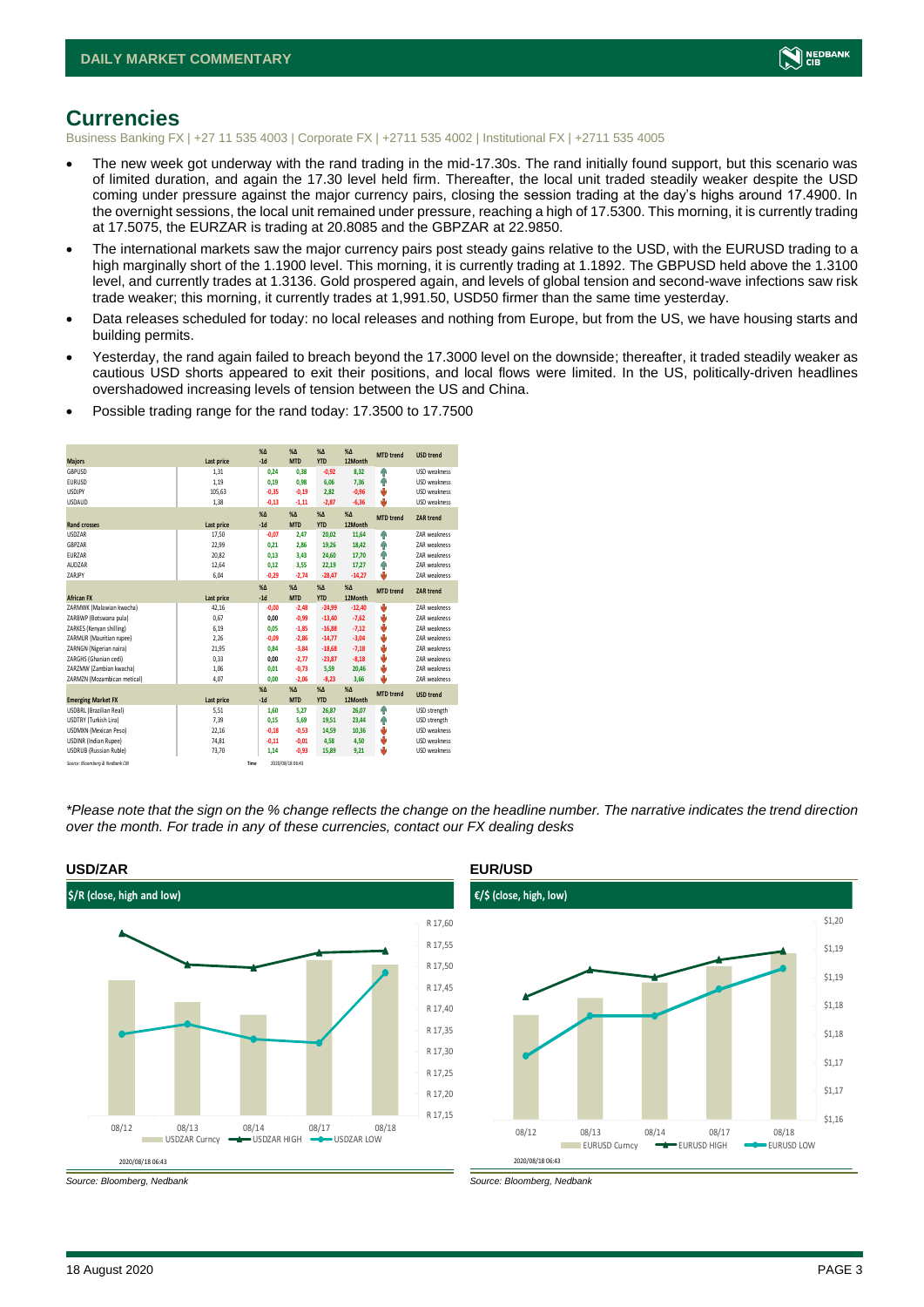# <span id="page-3-0"></span>**Commodities**

Nedbank CIB Market Commentary | CIBMarketComm@Nedbank.co.za | +27 11 537 4091| +27 11 535 4038

- Oil prices edged lower, mostly holding onto overnight gains after OPEC+ said the producer grouping is almost fully complying with output cuts to support prices amid a drop in demand for fuels due to the coronavirus pandemic.
- Gold prices edge up on the back of a weaker dollar, although gains were capped expectations of a recovery in global economic activity. Base metals higher.

| <b>Commodities</b>              | Last price | $%$ $\Delta$<br>$-1d$ | $\%$ $\Delta$<br><b>MTD</b> | $%$ $\Delta$<br><b>YTD</b> | %<br>12Month | <b>MTD</b> trend |
|---------------------------------|------------|-----------------------|-----------------------------|----------------------------|--------------|------------------|
| Brent near future (\$)          | 45,23      | $-0,31$               | 4,46                        | $-31,47$                   | $-22,87$     | 4                |
| WTI crude (\$)                  | 42,71      | $-0,42$               | 6,06                        | $-30,05$                   | $-22,16$     | q,               |
| Gold spot (\$)                  | 1991,63    | 0,32                  | 0,80                        | 31,26                      | 33,14        | η,               |
| Platinum spot (\$)              | 964,26     | 0,67                  | 6,53                        | $-0,24$                    | 13,23        | 4                |
| SA white maize spot (R)         | 2 969,00   | 2,98                  | 9,92                        | 14,19                      | 0,68         | f                |
| Source: Bloomberg & Nedbank CIB |            | Time                  | 2020/08/18 06:43            |                            |              |                  |



2020/08/18 06:43

*Source: Bloomberg, Nedbank*



#### **Platinum vs. Gold Brent Crude vs. West Texas Intermediate**



*Source: Bloomberg, Nedbank Source: Bloomberg, Nedbank*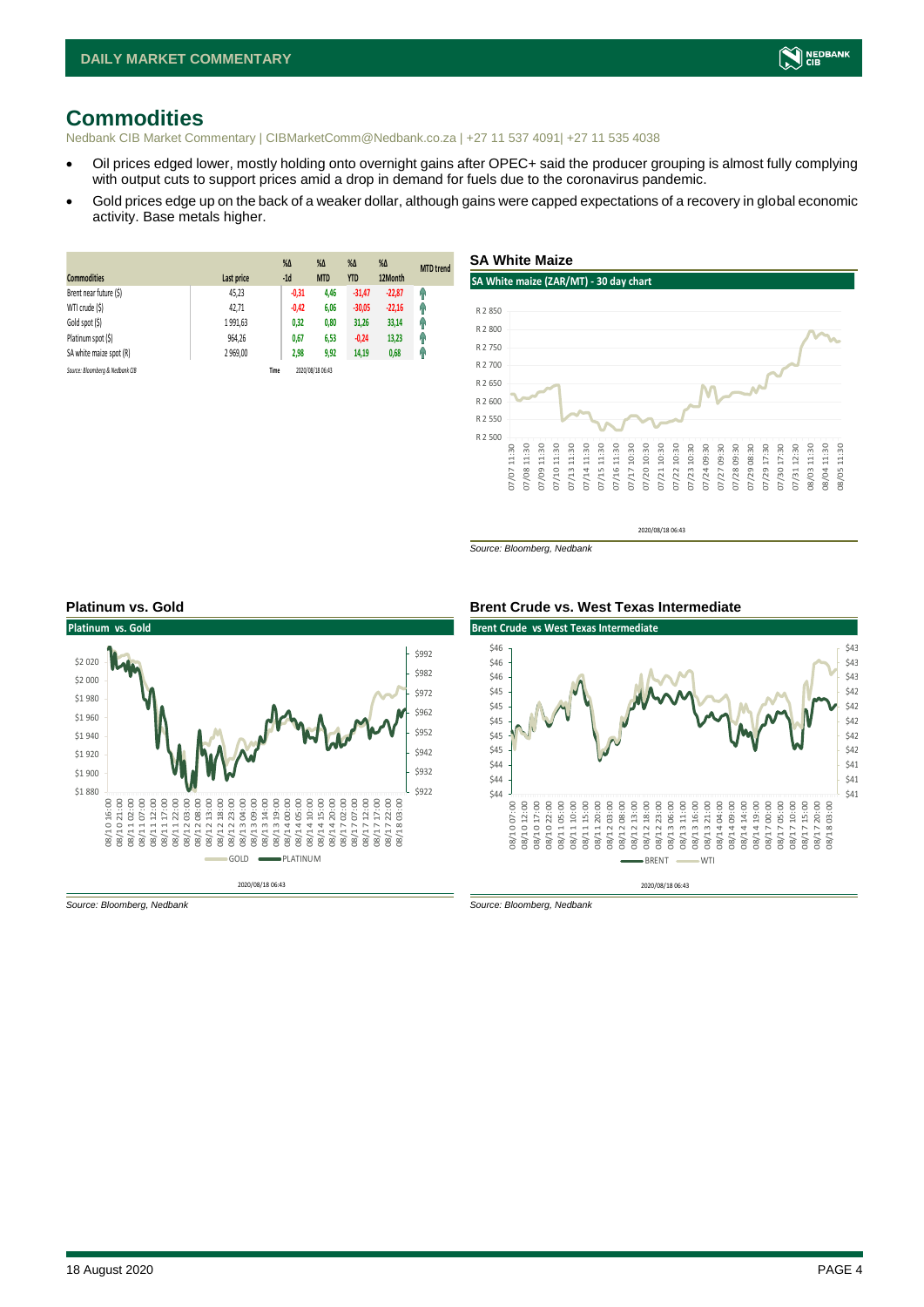

## <span id="page-4-0"></span>**Equities**

Cash equities | +2711 535 4030/31

#### **South Africa**

- The Top40 traded with a positive bias for most of the day, closing +0.7%.
- Gold and materials stocks outperformed, while communication and financial stocks posted losses.
- In company news, Sasol closed -5.2% after reporting an annual loss.
- The value traded was R19.2bn, and the rand was hovering around 17.47 to the USD at the close.

#### **UK/Europe**

- After the initial turbulence, the major European markets grinded higher and closed just off the highs of the day.
- Markets were spurred on by China's central bank pumping liquidity into the financial system.
- Around the region, healthcare, information technology and materials stocks posted strong gains, while losses were seen in communication, energy and financial stocks.

#### **USA**

- The major US indices closed a choppy trading session with marginal gains.
- The Dow inched up +0.1%, the S&P 500 added +0.2% and the Nasdaq was flat.
- In economic news, US Empire Manufacturing missed consensus while the NAHB topped estimates.

#### **Asia**

- Asian markets are trading mixed this morning despite the positive close on Wall Street last night; the MSCI AC Asia Pacific ex-Japan is up -0.01%.
- The Australian ASX 200 is up +0.7%, with BHP down -0.4%.
- Tencent is currently up +1.4% in Hong Kong this morning.

| <b>Developed Markets</b>        | Last price   | $\%$ $\Delta$<br>$-1d$ | $\%$ $\Delta$<br><b>MTD</b> | $\%$ $\Delta$<br><b>YTD</b> | $\%$ $\Delta$<br>12Month | 2019<br>Performance | <b>MTD</b> trend |
|---------------------------------|--------------|------------------------|-----------------------------|-----------------------------|--------------------------|---------------------|------------------|
| Dow Jones                       | 27 844,91    | $-0,31$                | 5,36                        | $-2,43$                     | 7,57                     | 22,34               | ۸                |
| Nasdao                          | 11 129.73    | 1.00                   | 3.58                        | 24,04                       | 40,95                    | 35,23               | ł                |
| S&P 500                         | 3381,99      | 0.27                   | 3,39                        | 4,68                        | 17,08                    | 28,88               | Ŷ                |
| DJ Eurostoxx 50                 | 3 3 0 5, 8 5 | 0.02                   | 4.14                        | $-11,73$                    | $-0,70$                  | 25,12               | Ĥ                |
| DAX                             | 12 920,66    | 0,15                   | 4,93                        | $-2,48$                     | 11,74                    | 25,22               | ۸                |
| CAC                             | 4971,94      | 0,18                   | 3,94                        | $-16,83$                    | $-6,20$                  | 26,46               | Ŷ                |
| <b>FTSE</b>                     | 6 127,44     | 0.61                   | 3.89                        | $-18,76$                    | $-13,91$                 | 12,00               | Ĥ                |
| ASX200                          | 6 131,00     | 0,90                   | 3.43                        | $-8,27$                     | $-4,29$                  | 13,38               | ۸                |
| Nikkei 225                      | 23 047,21    | $-0.21$                | 6,16                        | $-2,58$                     | 12,87                    | 20,93               | ۸                |
| MSCI World                      | 2 3 9 3, 9 7 | 0,41                   | 3,86                        | 1,51                        | 13,54                    | 25,19               | ۸                |
|                                 |              | $\sqrt{2}$             | $\%$ $\Delta$               | $\%$ $\Delta$               | $\%$ $\Delta$            | 2019                |                  |
| <b>Emerging Markets</b>         | Last price   | $-1d$                  | <b>MTD</b>                  | <b>YTD</b>                  | 12Month                  | Performance         | <b>MTD</b> trend |
| Hang Seng                       | 25 385,80    | 0,15                   | 3,21                        | $-9,95$                     | $-1,35$                  | 9,07                | ۸                |
| Shanghai                        | 3453,35      | 0,42                   | 4,33                        | 13,22                       | 22,29                    | 23,72               | ٨                |
| Brazil Bovespa                  | 99 595,40    | $-1,73$                | $-3,22$                     | $-13,88$                    | $-0.21$                  | 27.07               | V                |
| India - NSE                     | 38 259,99    | 0,55                   | 1.74                        | $-7,26$                     | 2,44                     | 14,38               | ۸                |
| Russia Micex                    | 3 0 5 2,46   | $-0,31$                | 4,84                        | 0,22                        | 16,72                    | 28,21               | ۸                |
| <b>MSCI Emerging</b>            | 1099,96      | 0,62                   | 1,95                        | $-1,32$                     | 13,37                    | 15,38               | ٨                |
|                                 |              | $\%$                   | $\%$ $\Delta$               | $\%$ $\Delta$               | $\%$                     | 2019                | <b>MTD</b> trend |
| <b>SA Indices</b>               | Last price   | $-1d$                  | <b>MTD</b>                  | <b>YTD</b>                  | 12Month                  | Performance         |                  |
| JSE All Share                   | 57 435,08    | 0,63                   | 3,07                        | 0,61                        | 6,61                     | 8,24                | ۸                |
| Top 40                          | 53 140,21    | 0,76                   | 3,45                        | 4,57                        | 10,34                    | 8,75                | ۸                |
| Resi 10                         | 60 226.69    | 2.21                   | 8.40                        | 22,26                       | 42,13                    | 20,01               | Ŷ                |
| Indi 25                         | 75 290,59    | 0,24                   | 1.05                        | 8,64                        | 8,15                     | 8,82                | φ                |
| Fini 15                         | 9 9 68, 10   | $-1,85$                | $-1,85$                     | $-36,41$                    | $-32,41$                 | $-4,30$             | V                |
| Source: Bloomberg & Nedbank CIB | Time         |                        | 2020/08/18 06:43            |                             |                          |                     |                  |

#### **Short Term Performance of SA Equity Indices**



*Source: Bloomberg, Nedbank*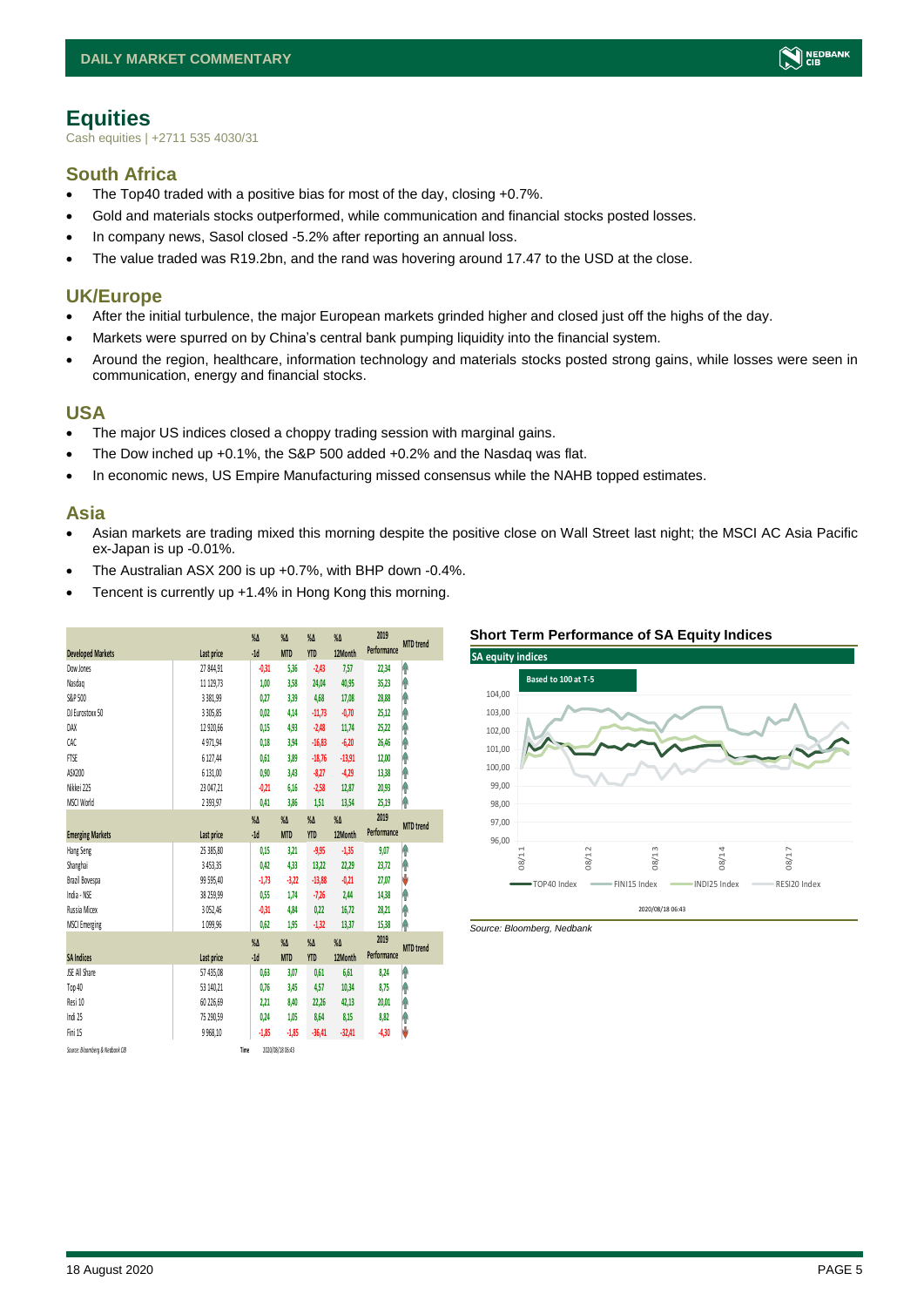# <span id="page-5-0"></span>**Last Day To Trade**

Susan Correia | Scorreia@Nedbankcapital.co.za | +27 11 295 8227

|                       | <b>SHARE CODE SHARE NAME</b>    | <b>DIVIDEND / INTEREST RATE</b> |
|-----------------------|---------------------------------|---------------------------------|
| <b>18 August 2020</b> |                                 |                                 |
| AGL                   | Anglo American Plc              | dividend @ 459.7628             |
| <b>CLHN</b>           | City Lodge Hotels Ltd NPI's     | take up @ 212cps                |
| GAI                   | Gaia Infrastructure Capital Ltd | dividend @ 15cps                |
| ITU                   | Intu Properties Plc             | termination of listing          |
| KIO                   | Kumba Iron Ore Ltd              | dividend @ 1960                 |
| <b>MIX</b>            | Mix Telematics Ltd              | dividend @ 4cps                 |
| <b>MNP</b>            | Mondi Plc                       | dividend @ 395.286830cps        |

*Source: JSE*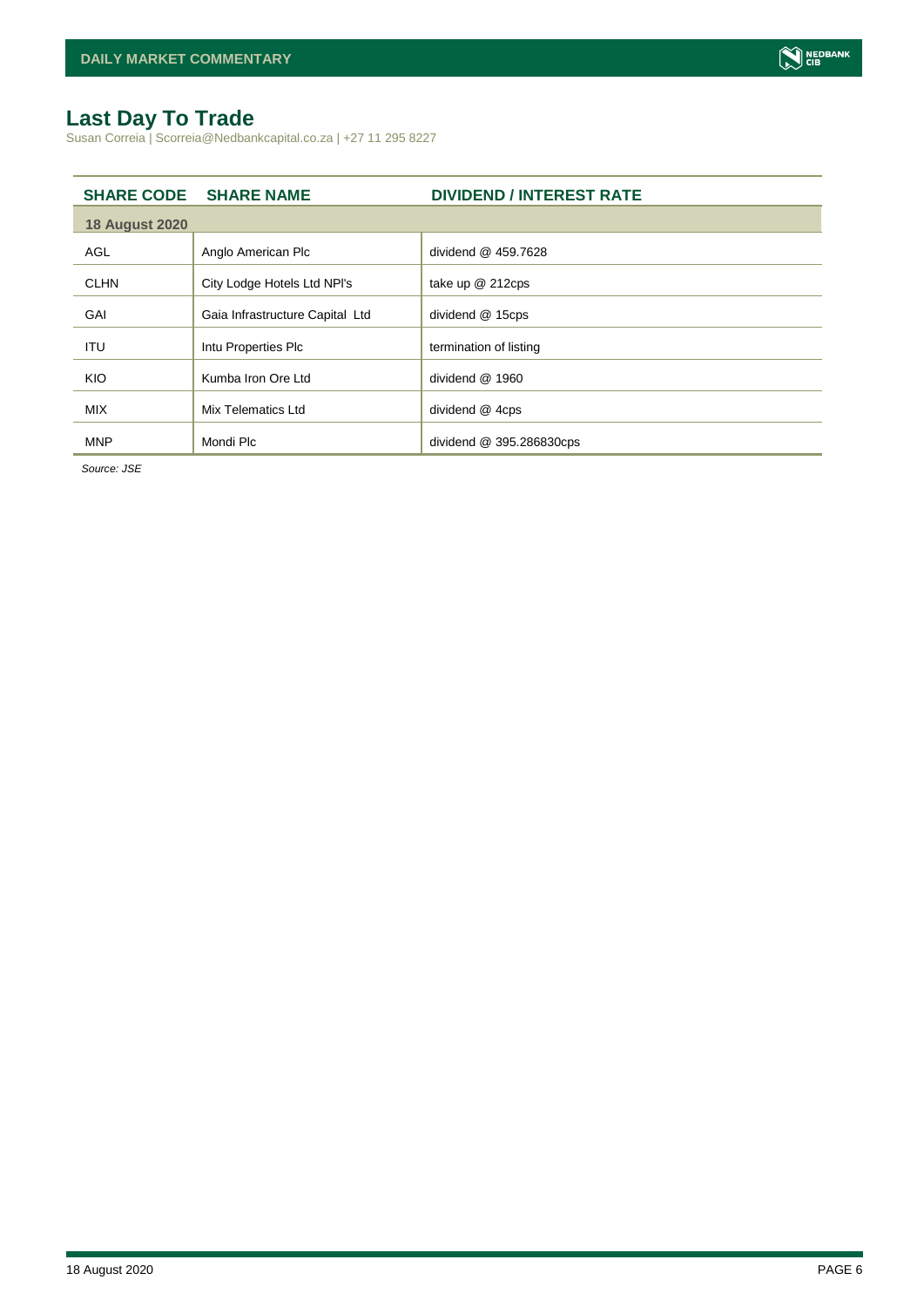# <span id="page-6-0"></span>**JSE Performance**

Nedbank CIB Market Commentary | CIBMarketComm@Nedbank.co.za | +27 11 537 4091

|                                    |            | %Δ      | %Δ         | %Δ         | %Δ       | 2019        | <b>MTD</b> trend |
|------------------------------------|------------|---------|------------|------------|----------|-------------|------------------|
| <b>Top40 constituents</b>          | Last price | $-1d$   | <b>MTD</b> | <b>YTD</b> | 12Month  | Performance |                  |
| ABG: Absa Group Ltd                | 75,57      | $-1,22$ | $-4,68$    | $-49,38$   | $-49,24$ | $-7,74$     | V                |
| AGL: Anglo American Plc            | 441,56     | 2,80    | 5,60       | 10,71      | 40,54    | 23,76       | φ                |
| AMS: Anglo American Platinum Ltd   | 1342,13    | 0,07    | 2,91       | 4,92       | 72,64    | 143,03      | Ą                |
| ANG: Anglogold Ashanti Ltd         | 521,00     | 5,14    | $-6,08$    | 64,61      | 65,21    | 74,14       | V                |
| APN : Aspen Pharmacare Holdings Lt | 135,15     | 0,11    | 2,05       | 13,36      | 94,88    | $-11,57$    | φ                |
| BHP: Bhp Group Plc                 | 422,02     | 1,84    | 14,10      | 27,97      | 29,59    | 8,56        | φ                |
| BID: Bid Corp Ltd                  | 278,57     | $-2,24$ | $-0,76$    | $-15,64$   | $-6,34$  | 24,61       | V                |
| BTI: British American Tobacco Plc  | 589,14     | 2,24    | 2,24       | $-1,38$    | 5,15     | 27,29       | φ                |
| BVT: Bidvest Group Ltd             | 140,00     | $-1,61$ | 6,12       | $-31,63$   | $-21,77$ | $-1,01$     | φ                |
| CFR : Financiere Richemont-Dep Rec | 115,52     | 0,94    | 8,43       | 5,47       | 0,23     | 16,96       | φ                |
| CLS : Clicks Group Ltd             | 247,39     | $-0,45$ | 8,38       | $-3,59$    | 28,11    | 34,02       | φ                |
| CPI : Capitec Bank Holdings Ltd    | 847,26     | $-3,81$ | $-4,17$    | $-41,41$   | $-22,66$ | 29,35       | V                |
| DSY: Discovery Ltd                 | 119,15     | $-0,66$ | 7,51       | $-1,23$    | 7,67     | $-24,51$    | φ                |
| EXX : Exxaro Resources Ltd         | 140,90     | 0,51    | 4,88       | 7,44       | 10,95    | $-4,88$     | φ                |
| FSR: Firstrand Ltd                 | 37,21      | $-2,05$ | $-4,15$    | $-40,75$   | $-34,90$ | $-4,21$     | ψ                |
| GFI: Gold Fields Ltd               | 223,30     | 4,38    | 0,34       | 132,92     | 180,49   | 94,30       | φ                |
| GRT : Growthpoint Properties Ltd   | 13,58      | $-1,09$ | 2,18       | $-38,58$   | $-41,42$ | $-5,11$     | Ą                |
| IMP : Impala Platinum Holdings Ltd | 172,80     | 1,37    | 14,53      | 20,40      | 143,38   | 291,28      | φ                |
| INL: Investec Ltd                  | 32,87      | $-2,46$ | $-1,11$    | $-44,23$   | $-39,31$ | 5,01        | ♦                |
| INP: Invested Pld                  | 33,28      | $-2,03$ | $-1,25$    | $-49,37$   | $-45,00$ | 2,89        | ψ                |
| MCG: Multichoice Group Ltd         | 103,85     | $-0,81$ | $-1,61$    | $-10,86$   | $-22,09$ |             | ψ                |
| MNP: Mondi Plc                     | 355,58     | 2,22    | 15,56      | 8,98       | 25,37    | 7,31        | Ą                |
| MRP : Mr Price Group Ltd           | 120,25     | $-2,67$ | $-5,08$    | $-34,11$   | $-29,96$ | $-25,86$    | ψ                |
| MTN: Mtn Group Ltd                 | 66,61      | $-3,51$ | 12,63      | $-19,25$   | $-36,57$ | $-7,31$     | φ                |
| NED : Nedbank Group Ltd            | 102,32     | $-1,07$ | $-2,53$    | $-52,25$   | $-52,96$ | $-21,99$    | ψ                |
| NHM: Northam Platinum Ltd          | 155,30     | 0,84    | 15,87      | 25,63      | 173,46   | 185,76      | φ                |
| NPN : Naspers Ltd-N Shs            | 3 030,00   | 0,72    | $-3,73$    | 32,27      | 31,71    | 19,65       | ψ                |
| NRP : Nepi Rockcastle Plc          | 88,21      | $-2,15$ | $-0,88$    | $-28,77$   | $-30,98$ | 9,58        | ψ                |
| OMU: Old Mutual Ltd                | 12,44      | $-3,86$ | 8,46       | $-36,72$   | $-30,77$ | $-12,23$    | φ                |
| PRX : Prosus Nv                    | 1647,13    | 0,91    | $-0,12$    | 56,27      |          |             | ♦                |
| REM : Remgro Ltd                   | 90,00      | $-1,30$ | $-2,63$    | $-36,86$   | $-27,47$ | 0,13        | V                |
| RMH: Rmb Holdings Ltd              | 1,34       | 0,75    | $-1,47$    | $-1,16$    | 15,63    | 1,96        | V                |
| RNI : Reinet Investments Sca       | 312,50     | 0,05    | $-3,52$    | 12,61      | 24,05    | 27,03       | ψ                |
| SBK: Standard Bank Group Ltd       | 103,79     | $-2,30$ | $-4,44$    | $-38,34$   | $-40,35$ | $-5,87$     | ψ                |
| SHP: Shoprite Holdings Ltd         | 118,54     | $-0,56$ | 13,36      | $-5,86$    | $-14,93$ | $-33,78$    | φ                |
| SLM : Sanlam Ltd                   | 59,15      | $-1,66$ | $-2,73$    | $-25,22$   | $-15,38$ | $-0,88$     | ψ                |
| SOL: Sasol Ltd                     | 138,89     | $-5,21$ | 1,95       | $-54,23$   | $-47,59$ | $-28,59$    | φ                |
| SPP: Spar Group Limited/The        | 170,50     | $-0,65$ | 3,33       | $-13,68$   | $-7,51$  | $-4,81$     | φ                |
| SSW : Sibanye Stillwater Ltd       | 55,59      | 1,78    | 15,33      | 54,89      | 182,76   | 258,18      | Ĥ                |
| VOD: Vodacom Group Ltd             | 135,07     | $-0,38$ | 5,17       | 17,15      | 19,04    | $-12,65$    | φ                |
| WHL: Woolworths Holdings Ltd       | 33,25      | $-1,83$ | 4,79       | $-31,58$   | $-37,55$ | $-11,78$    | φ                |
|                                    |            |         |            |            |          |             |                  |

 $Source: Bloomberg & Nedbank *CB*$ 

Time 2020/08/18 06:43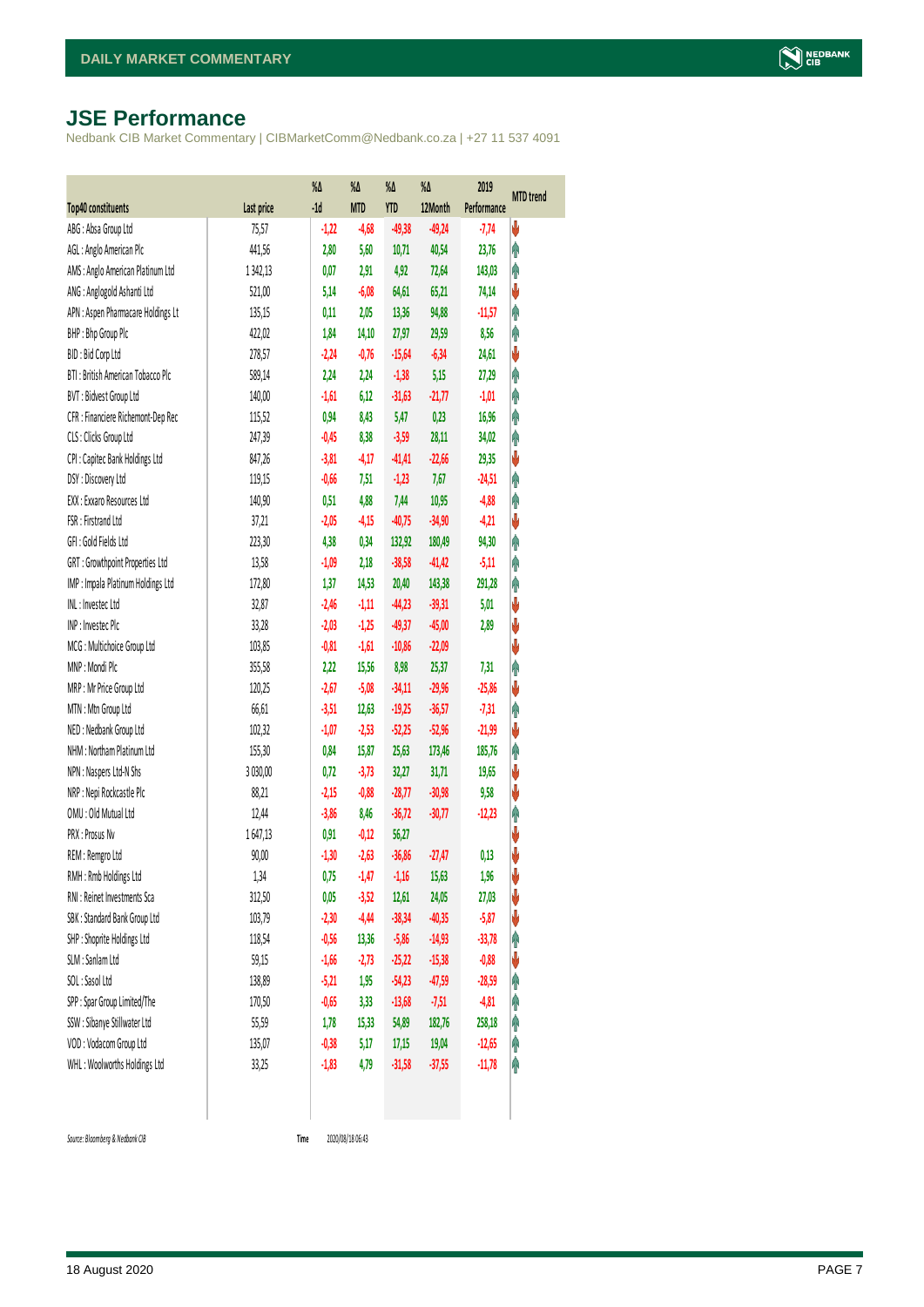# <span id="page-7-0"></span>**Economic Calendar**

Nedbank CIB Market Commentary | CIBMarketComm@Nedbank.co.za | +27 11 537 4091

|                          | Country | Event                             | Period           | Survey                   | Actual                       | Prior           | Revised    |
|--------------------------|---------|-----------------------------------|------------------|--------------------------|------------------------------|-----------------|------------|
| 17-August                |         |                                   |                  |                          |                              |                 |            |
| 01:50 AM                 | JN      | GDP Annualized SA QoQ             | 1Q F             | $-26,90%$                | $-27,80%$                    | $-2,20%$        | $-2,50%$   |
| 01:50 AM                 | JN      | GDP SA QoQ                        | 1Q F             | $-7,50%$                 | $-7,80%$                     | $-0,60%$        |            |
| 06:30 AM                 | JN      | <b>Industrial Production YoY</b>  | APR <sub>F</sub> | $\overline{\phantom{0}}$ | $-18,20%$                    | $-18,20%$       |            |
| 10:00 PM                 | US      | Net Long-term TIC Flows           | APR              | $\blacksquare$           | USD 113,0b                   | USD 127,0b      | USD 118,1b |
| 10:00 PM                 | US      | Total Net TIC Flows               | APR              | $\overline{\phantom{a}}$ | USD -67,9b                   | USD -4,5b       | USD -15,9b |
| 18-August                |         |                                   |                  |                          |                              |                 |            |
| 02:30 PM                 | US      | <b>Building Permits MoM</b>       | JUL              | 5,33%                    |                              | 2,10%           |            |
| 02:30 PM                 | US      | Housing Starts MoM                | JUL              | 4,97%                    | $\qquad \qquad \blacksquare$ | 17,30%          |            |
| 02:30 PM                 | US      | <b>Building Permits</b>           | JUL              | 1325k                    | $\overline{a}$               | 1241k           |            |
| 02:30 PM                 | US      | <b>Housing Starts</b>             | JUL              | 1245k                    |                              | 1186k           |            |
| 19-August                |         |                                   |                  |                          |                              |                 |            |
| 01:50 AM                 | JN      | Machine Orders YoY                | <b>JUN</b>       | $-17,50%$                | $\overline{\phantom{a}}$     | $-16,30%$       |            |
| 01:50 AM                 | JN      | Imports YoY                       | JUL              | $-22,95%$                |                              | $-14,40%$       |            |
| 01:50 AM                 | JN      | Trade Balance Adjusted            | JUL              | JPY -45,3b               | $\overline{\phantom{a}}$     | JPY -423,9b     |            |
| 01:50 AM                 | JN      | Exports YoY                       | JUL              | $-20,90%$                | $\overline{\phantom{a}}$     | $-26,20%$       |            |
| 08:00 AM                 | UK      | CPI YoY                           | JUL              | 0,60%                    | $\overline{a}$               | 0,60%           |            |
| 08:00 AM                 | UK      | PPI Input NSA YoY                 | JUL              | $-6,10%$                 | $\blacksquare$               | $-6,40%$        |            |
| 10:00 AM                 | EC      | <b>ECB Current Account SA</b>     | <b>JUN</b>       |                          | $\blacksquare$               | <b>EUR 8,0b</b> |            |
| 11:00 AM                 | EC      | CPI Core YoY                      | <b>JULF</b>      | 1,20%                    | $\overline{\phantom{a}}$     | 1,20%           |            |
| 11:00 AM                 | EC      | CPI YoY                           | <b>JULF</b>      | 0,40%                    | $\blacksquare$               | 0,40%           |            |
| 08:00 PM                 | US      | <b>FOMC Meeting Minutes</b>       | <b>JUL 29</b>    |                          |                              | $\pmb{0}$       |            |
| 20-August                |         |                                   |                  |                          |                              |                 |            |
| 08:00 AM                 | GE      | PPI YoY                           | JUL              | $-1,80%$                 |                              | $-1,80%$        |            |
| 02:30 PM                 | US      | Philadelphia Fed Business Outlook | AUG              | 21,0                     |                              | 24,1            |            |
| 04:00 PM                 | US      | Leading Index                     | JUL              | 1,10%                    |                              | 2,00%           |            |
|                          |         |                                   |                  |                          |                              |                 |            |
| <b>Source: Bloomberg</b> |         | 2020/08/18 06:43                  |                  |                          |                              |                 |            |